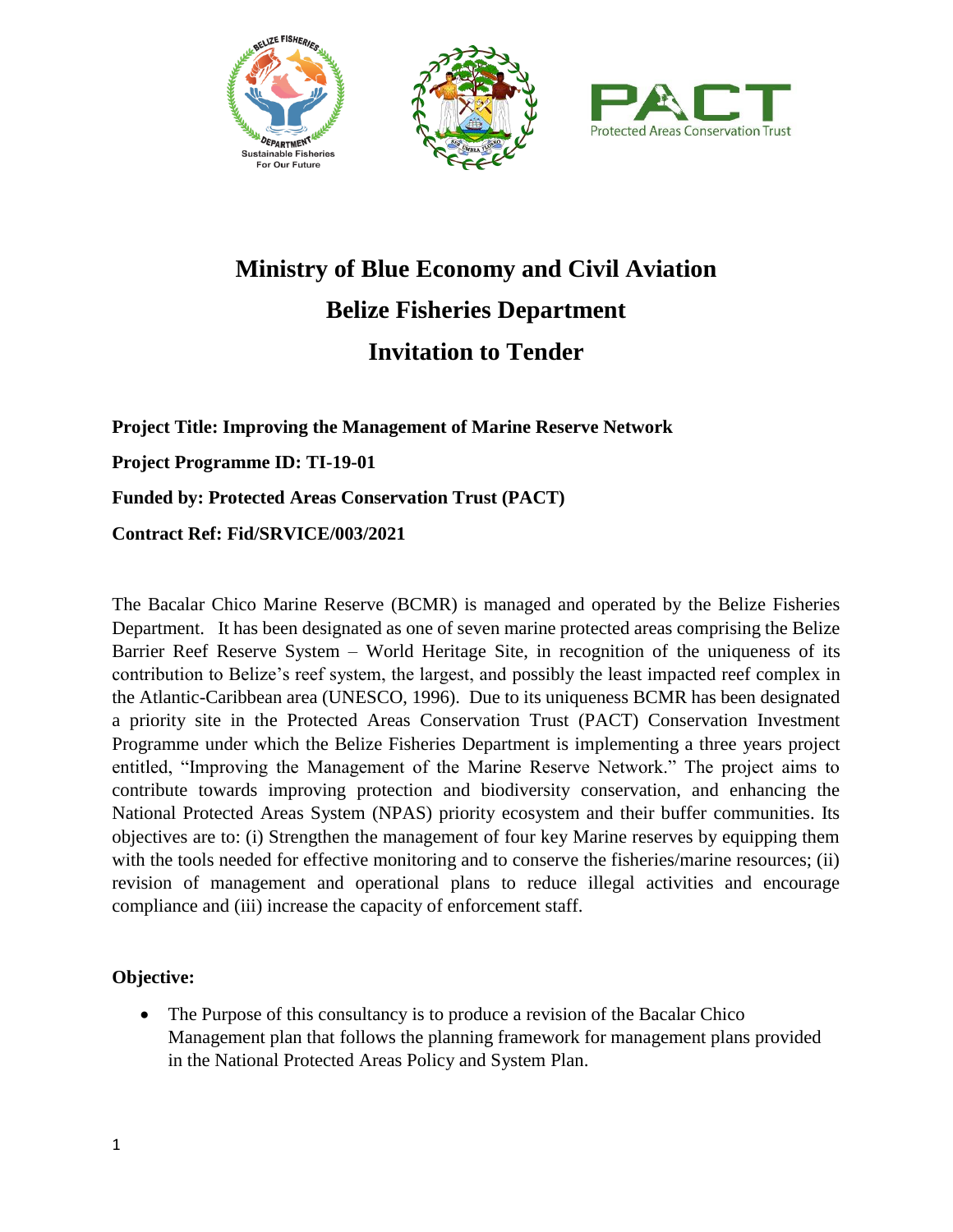





• Update the Management Plan for Bacalar Chico Marine Reserve, through participatory processes with stakeholders, to align conservation actions and establish the technical standards and regulations for the management and administration if the area.

#### **Consultant Qualification, Skills and Knowledge Requirement:**

- Education and/or experience equivalent to a University Degree in Natural Resource Management or other key areas of environmental expertise.
- Strong understanding of issues impacting developing countries, particularly around biodiversity conservation, fisheries, climate change, natural resource management, sustainable livelihoods, and sustainable development.
- A minimum of 5 years professional experience as a consultant or equivalent in undertaking functional reviews, assessment, and strategic planning and management. Good planning coordination and organizational skills.
- Ability to work and communicate with a range of stakeholders including policymakers and government officials, NGOs, and community representatives.
- Fluency in spoken and written English. Ability to communicate effectively with stakeholders of the MPA.

#### **Duration of the consultancy**

The duration of this consultancy is for a period of ten (10) months, commencing upon signature of contract.

### **Timeline**

As included in the TOR

#### **Disbursements/Payment**

Payment terms will be stipulated in the contract in accordance with project policies.